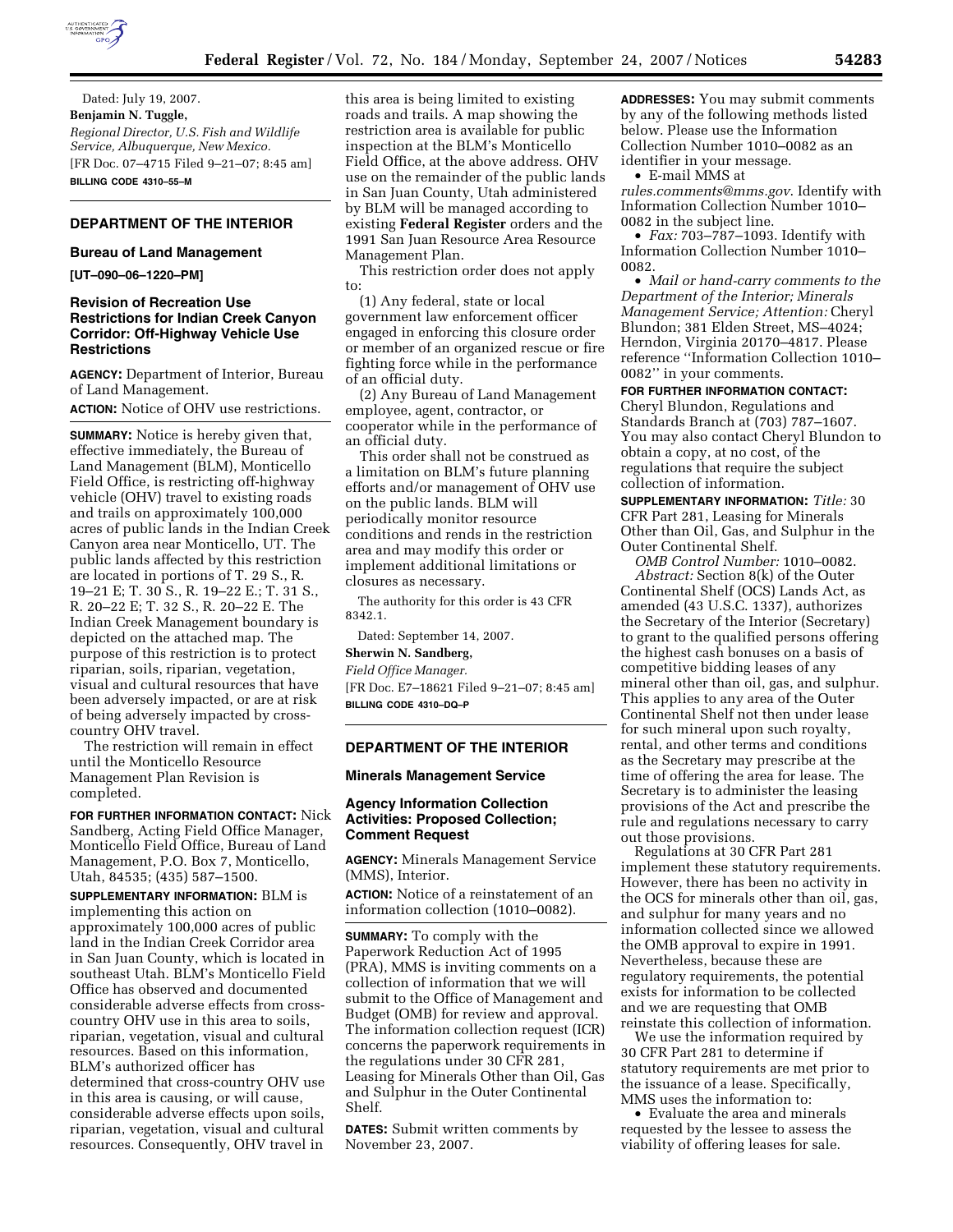• Allows the State(s) to initiate the establishment of a joint group.

• Ensure excessive overriding royalty interests are not created that would put economic constraints on all parties involved.

• Document that a leasehold or geographical subdivision has been surrendered by the record title holder.

We protect proprietary information according to the Freedom of Information Act (5 U.S.C. 552) and its implementing

regulations (43 CFR Part 2), and 30 CFR Parts 280 and 282. No items of a sensitive nature are collected. Responses are mandatory.

*Frequency:* On occasion.

*Estimated Number and Description of Respondents:* As there are no active respondents, we estimated the potential annual number of respondents to be one. Respondents are OCS lessees.

*Estimated Reporting and Recordkeeping ''Hour'' Burden:* The

previous OMB inventory included 1,248 annual burden hours for the collection of information. The following chart details the individual components and respective hour burden estimates of this ICR. In calculating the burdens, we assumed that respondents perform certain requirements in the normal course of their activities. We consider these to be usual and customary and took that into account in estimating the burden.

| <b>Subpart A-General</b><br>Exempt under 5 CFR<br>$1320.4(a)(2)$ , (c).<br><b>Subpart B-Leasing Procedures</b><br>60<br>Submit response to Call for Information and Interest on areas for leasing of<br>120<br>minerals (other than oil, gas, sulphur) in accordance with approved lease<br>program, including information from States/local governments.<br>States or local governments submit comments/ recommendations on planning,<br>200<br>coordination, consultation, and other issues that may contribute to the leas-<br>ing process.<br>Submit suggestions and relevant information in response to request for com-<br>160<br>ments on proposed lease including information form States/local govern-<br>ments.<br>250<br>20<br>Establish a Company File for qualification; submit updated information, submit<br>58<br>qualifications for lessee/bidder.<br>Exempt as defined 5 CFR<br>1320.3(h)(9).<br><b>Subpart C-Financial Considerations</b><br>Execute lease (includes submission of evidence of authorized agent and re-<br>100<br>quest for dating of leases).<br>File application and required information for assignment or transfer for approval<br>160<br>\$50 application fee<br>File application for waiver, suspension, or reduction and supporting docu-<br>80<br>mentation.<br>Burden covered under 1010-<br>0081.<br><b>Subpart E-Termination of Leases</b> | Citation 30 CFR 281                                             | Reporting and/or recordkeeping requirement | Hour burden<br>Fee(s) |  |
|------------------------------------------------------------------------------------------------------------------------------------------------------------------------------------------------------------------------------------------------------------------------------------------------------------------------------------------------------------------------------------------------------------------------------------------------------------------------------------------------------------------------------------------------------------------------------------------------------------------------------------------------------------------------------------------------------------------------------------------------------------------------------------------------------------------------------------------------------------------------------------------------------------------------------------------------------------------------------------------------------------------------------------------------------------------------------------------------------------------------------------------------------------------------------------------------------------------------------------------------------------------------------------------------------------------------------------------------------------------------------------------|-----------------------------------------------------------------|--------------------------------------------|-----------------------|--|
|                                                                                                                                                                                                                                                                                                                                                                                                                                                                                                                                                                                                                                                                                                                                                                                                                                                                                                                                                                                                                                                                                                                                                                                                                                                                                                                                                                                          |                                                                 |                                            |                       |  |
|                                                                                                                                                                                                                                                                                                                                                                                                                                                                                                                                                                                                                                                                                                                                                                                                                                                                                                                                                                                                                                                                                                                                                                                                                                                                                                                                                                                          |                                                                 |                                            |                       |  |
|                                                                                                                                                                                                                                                                                                                                                                                                                                                                                                                                                                                                                                                                                                                                                                                                                                                                                                                                                                                                                                                                                                                                                                                                                                                                                                                                                                                          |                                                                 |                                            |                       |  |
|                                                                                                                                                                                                                                                                                                                                                                                                                                                                                                                                                                                                                                                                                                                                                                                                                                                                                                                                                                                                                                                                                                                                                                                                                                                                                                                                                                                          | All sections                                                    |                                            |                       |  |
|                                                                                                                                                                                                                                                                                                                                                                                                                                                                                                                                                                                                                                                                                                                                                                                                                                                                                                                                                                                                                                                                                                                                                                                                                                                                                                                                                                                          |                                                                 |                                            |                       |  |
|                                                                                                                                                                                                                                                                                                                                                                                                                                                                                                                                                                                                                                                                                                                                                                                                                                                                                                                                                                                                                                                                                                                                                                                                                                                                                                                                                                                          | All sections                                                    |                                            |                       |  |
|                                                                                                                                                                                                                                                                                                                                                                                                                                                                                                                                                                                                                                                                                                                                                                                                                                                                                                                                                                                                                                                                                                                                                                                                                                                                                                                                                                                          | 18(a), (b), (c); 20(e), (f); 26(a)<br>$20(a)$ , (b), (c); 41(a) |                                            |                       |  |
|                                                                                                                                                                                                                                                                                                                                                                                                                                                                                                                                                                                                                                                                                                                                                                                                                                                                                                                                                                                                                                                                                                                                                                                                                                                                                                                                                                                          |                                                                 |                                            |                       |  |
|                                                                                                                                                                                                                                                                                                                                                                                                                                                                                                                                                                                                                                                                                                                                                                                                                                                                                                                                                                                                                                                                                                                                                                                                                                                                                                                                                                                          | 26; 21(b), (e); 40(b); 41(b)                                    |                                            |                       |  |
|                                                                                                                                                                                                                                                                                                                                                                                                                                                                                                                                                                                                                                                                                                                                                                                                                                                                                                                                                                                                                                                                                                                                                                                                                                                                                                                                                                                          |                                                                 |                                            |                       |  |
|                                                                                                                                                                                                                                                                                                                                                                                                                                                                                                                                                                                                                                                                                                                                                                                                                                                                                                                                                                                                                                                                                                                                                                                                                                                                                                                                                                                          |                                                                 |                                            |                       |  |
|                                                                                                                                                                                                                                                                                                                                                                                                                                                                                                                                                                                                                                                                                                                                                                                                                                                                                                                                                                                                                                                                                                                                                                                                                                                                                                                                                                                          |                                                                 |                                            |                       |  |
|                                                                                                                                                                                                                                                                                                                                                                                                                                                                                                                                                                                                                                                                                                                                                                                                                                                                                                                                                                                                                                                                                                                                                                                                                                                                                                                                                                                          |                                                                 |                                            | 40                    |  |

*Estimated Reporting and Recordkeeping ''Non-Hour Cost'' Burden:* We have identified one ''nonhour cost'' burden for this collection, a \$50 application fee under § 281.41. It should be noted that this fee was never previously included since the non-hour cost burdens were not subject to reporting under the 1980 Paperwork Reduction Act. Furthermore, this fee has never been collected since we have not had any leases for minerals other than oil, gas, and sulphur.

*Public Disclosure Statement:* The PRA (44 U.S.C. 3501, *et seq.*) provides that an agency may not conduct or sponsor a

collection of information unless it displays a currently valid OMB control number. Until OMB approves a collection of information, you are not obligated to respond.

*Comments:* Before submitting an ICR to OMB, PRA section  $3506(c)(2)(A)$ requires each agency ''\* \* \* to provide notice \* \* \* and otherwise consult with members of the public and affected agencies concerning each proposed collection of information \* \* \*''. Agencies must specifically solicit comments to: (a) Evaluate whether the proposed collection of information is necessary for the agency to perform its

duties, including whether the information is useful; (b) evaluate the accuracy of the agency's estimate of the burden of the proposed collection of information; (c) enhance the quality, usefulness, and clarity of the information to be collected; and (d) minimize the burden on the respondents, including the use of automated collection techniques or other forms of information technology.

Agencies must also estimate the ''nonhour cost'' burdens to respondents or recordkeepers resulting from the collection of information. Therefore, if you have costs to generate, maintain,